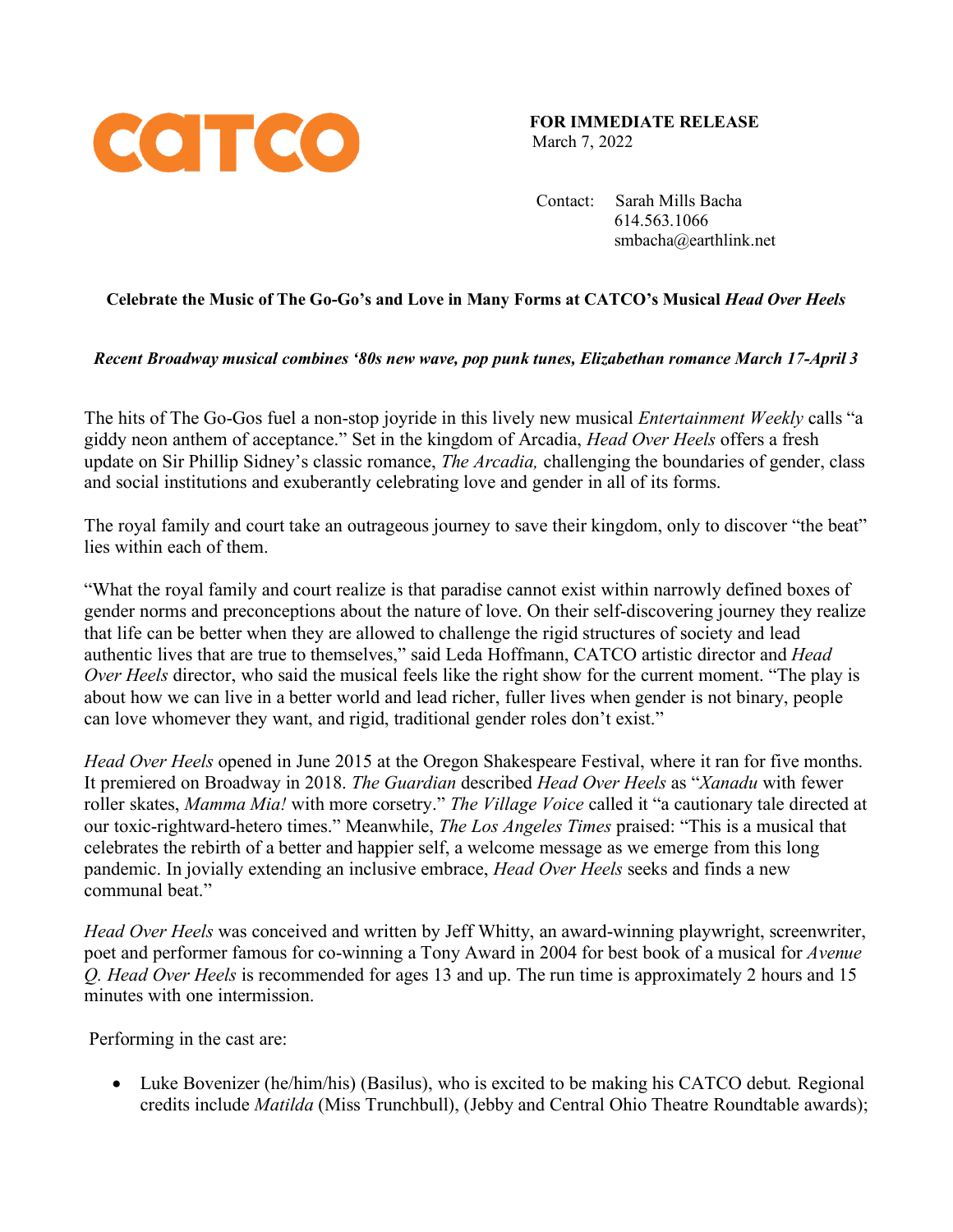*The Addams Family* (Fester); *Noises Off* (Freddie); *Spamalot* (Galahad); *The Rocky Horror Picture Show* (Narrator); *Mamma Mia!* (Harry), (Jebby Award); *West Side Story* (Doc); *Aida*  (Zoser); *Billy Elliot* (Mr. Braithwaite); *Young Frankenstein* (Victor/Ensemble); and *Sister Act (*Ensemble*)*. He received a BFA in musical theatre from Otterbein University.

- Liam Cronin (he/him/his) (Dametas), who is thrilled to be back at CATCO after making his debut more than a decade ago in *It's a Wonderful Life: A Live Radio Play* and *Evil Dead: The Musical*. Other credits include Available Light Theatre and Whistling in the Dark Theatre, where he received a Central Ohio Theatre Roundtable Award for his portrayal of Bat Boy in *Bat Boy: The Musical*. Film and television credits include appearances on *Criminal Minds, The Middle, Black-ish* and others.
- Sha-Lemar Davis (she/they) (Mopsa), a BFA acting graduate of Baldwin Wallace University, who is making their CATCO debut in *Head Over Heels*. Previous acting credits include *Weimar*  (world premiere), *Let's Hope You Feel Better*, *American La Ronde*, *The Taming of the Shrew*, and *Witness for the Prosecution*. The Dayton native has experience in the digital theatre world and community-based service fields.
- Brian C Gray (he/him/his) (Musidorius), who is happy to be back on stage at CATCO once again this season after appearing in *Mr. Burns: a post-electric play*. Previous credits include *The Addams Family* quarantine concert (Mal Beineke) at Short North Stage; *Dance Nation* and *Bootleg Radio* at Available Light Theatre; *Rent* (Collins), *Hairspray* (Seaweed) and *Sister Act* (TJ) at Imagine Productions; *Annie* (Rooster) and *1940's Radio Hour* (Neal) at SoArtsPro; and *Zanna Don't* (Arvin) at Evolution Theatre.
- Kendra Lynn Lucas (she/her/hers) (Gynecia), who is excited to be returning to her hometown of Columbus and CATCO, where she performed in *Working: A Musical* last season. She resides in New York City and works as a casting director. Previous theatre credits include roles in off-Broadway productions *SISTAS the Musical* (Dr. Simone) and *For the Girls* (Rosa), as well as regional credits in *Grease* (Teen Angel/Miss Lynch); *The Drowsy Chaperone* (Trix); *Disney's Alice in Wonderland* (Caterpillar); *CATS* (Grizabella); and *Hairspray* (Motormouth Maybelle).
- Caleb Mikayla Goins-Robinson (she/he/they) (Pythio), a local entertainer, who is making their CATCO debut and has experience on local, national and international stages, having won numerous awards in pageantry, modeling and entertainment, including Miss Gay Ohio 2018. They have also done many shows and benefits that have raised funds and awareness for the fight against HIV/AIDS, along with many other benefit efforts for other LGBTQI organizations.
- Jordan Shafer (they/them/theirs) (Pamela), a Columbus actor and musician, who is making their CATCO debut. Past musical credits include Tribe member in *Hair* (Short North Stage); Magenta in *The Rocky Horror Show* (Short North Stage); Mary Magdalene in *Jesus Christ Superstar* (Imagine Productions); Cordelia in *Falsettos* (Gallery Players); Marta in *Company* (SRO Theatre); Kate in *Zanna Don't!* (Evolution Theatre Company); and Silly Girl in *Beauty and the Beast* (Columbus Children's Theatre).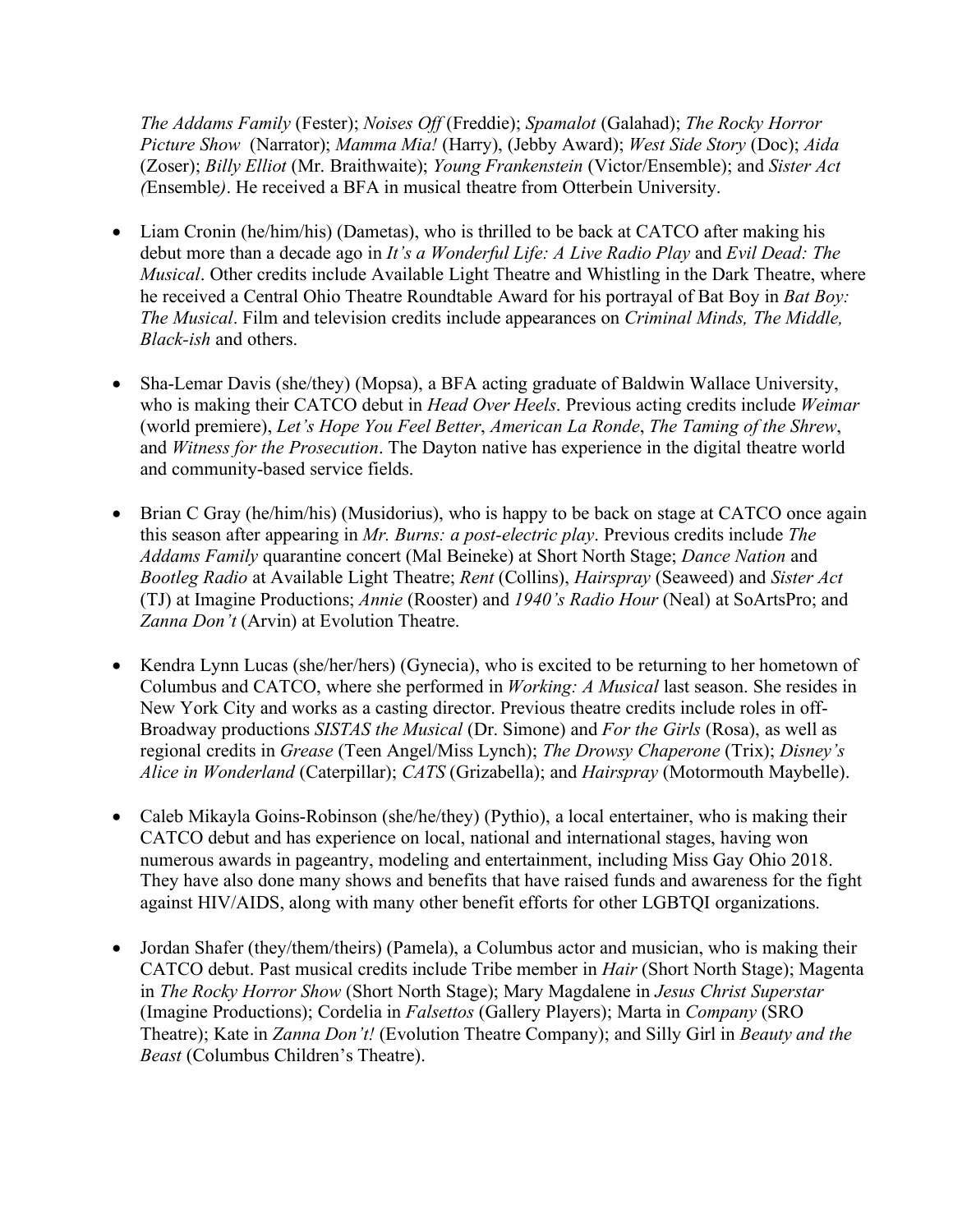• Summit J Starr (she/her/hers) (Philoclea), who is a local artist making her CATCO debut. She is the lyricist/vocalist for FOX+RAM and COO of photography for RockDaddyDesign. She has traveled internationally with Teatro Travieso performing in *Women of Ciudad Juárez*. Past credits include Flotsam in *The Little Mermaid* (Beck Center for the Arts); Consuelo in *West Side Story* (Akron Symphony Orchestra); Waitress #1 in *Rock of Ages* (Shadowbox Live); and Peggy in *Godspell* and Fruma Sarah in *Fiddler on the Roof* (Schoenbrunn Amphitheatre).

Before joining CATCO in 2020, Hoffmann was the artistic director of Chicago-based Strawdog Theatre Company. She was a member of Milwaukee Rep's artistic staff for seven years, working in the education and literary departments and founding Milwaukee Rep's community engagement department. Also in Milwaukee, as the artistic director of Luminous Theatre, Hoffmann produced and directed sitespecific productions of *Mr. Burns, a post-electric play* and *The Penelopiad.* Her work as a director has been seen nationwide at Milwaukee Rep, Illinois Shakespeare Festival, Texas Shakespeare Festival, University of Miami, Door Shakespeare, Milwaukee Chamber Theatre, Renaissance Theaterworks, Jedlicka Performing Arts Center, Northbrook Theatre, The Alchemist Theatre, Max and Louie Productions, and Riverside Theater Iowa City. She has also been a teaching artist for more than 10 years, directing youth and teaching with Hartford Stage, Milwaukee Rep, Mudlark Theater, Northbrook Park District, and Skyline Studios. Her CATCO directing credits include *A Columbus Christmas Carol,*  the reading of *George and the Hidden Dragon, An Iliad, and Mr. Burns, a post-electric play.*

Other members of the creative team are: Kaitlyn Pfeifer (stage manager); Hannah Berry (assistant stage manager); Hannah Pohlman (sub assistant stage manager); Que Jones (music director/costume designer); Lorii Wallace (choreographer); Dan Gray (set designer); Marly Wooster (lighting designer), Dave Wallingford (sound designer); Katherine Simon (props designer); Sarah Vargo (fight choreographer); Jessica Morgan (intimacy choreographer); Tabitha Abney (costume coordinator); Delaney Althauser (wardrobe); Becky Barger Amato (sound board operator); Tony Koehler (production manager/COVID safety manager); and Isaac Steinhour (technical director).

Members of the band are Ryan Patrick Jones (keyboard 2), Joel Steward (drums) and Drew Stedman (guitar).

Tickets for *Head Over Heels* are \$45 each and can be purchased online. Thursday, March 17, 7:30 p.m., and Friday, March 18, are preview performances; opening night is Saturday, March 19, 8 p.m. Performances during the run are Thursdays, 7:30 p.m.; Fridays and Saturdays, 8 p.m.; and Sundays, 2 p.m. Students may purchase \$20 tickets two hours before any performance at the Riffe Center box office, 77 S. High St., Fourth Floor. One ticket per valid student ID can be purchased based upon availability.

As part of our commitment to ensure our theatre is accessible to every member of the central Ohio community, CATCO is introducing a Pay-What-You-What (PWYW) ticket option this season for preview performances of every play at both mainstage and theatre for young audience productions. For *Head Over Heels,* those previews are Thursday, March 17, 7:30 p.m., and Friday, March 18. PWYC works like this:

PWYW tickets can be purchased in advance by calling 614.469.0939 or visiting the CBUSArts Ticket Center at 39 E. State St. Downtown. The ticket center is open Monday through Friday, 10 a.m. to 3 p.m.,